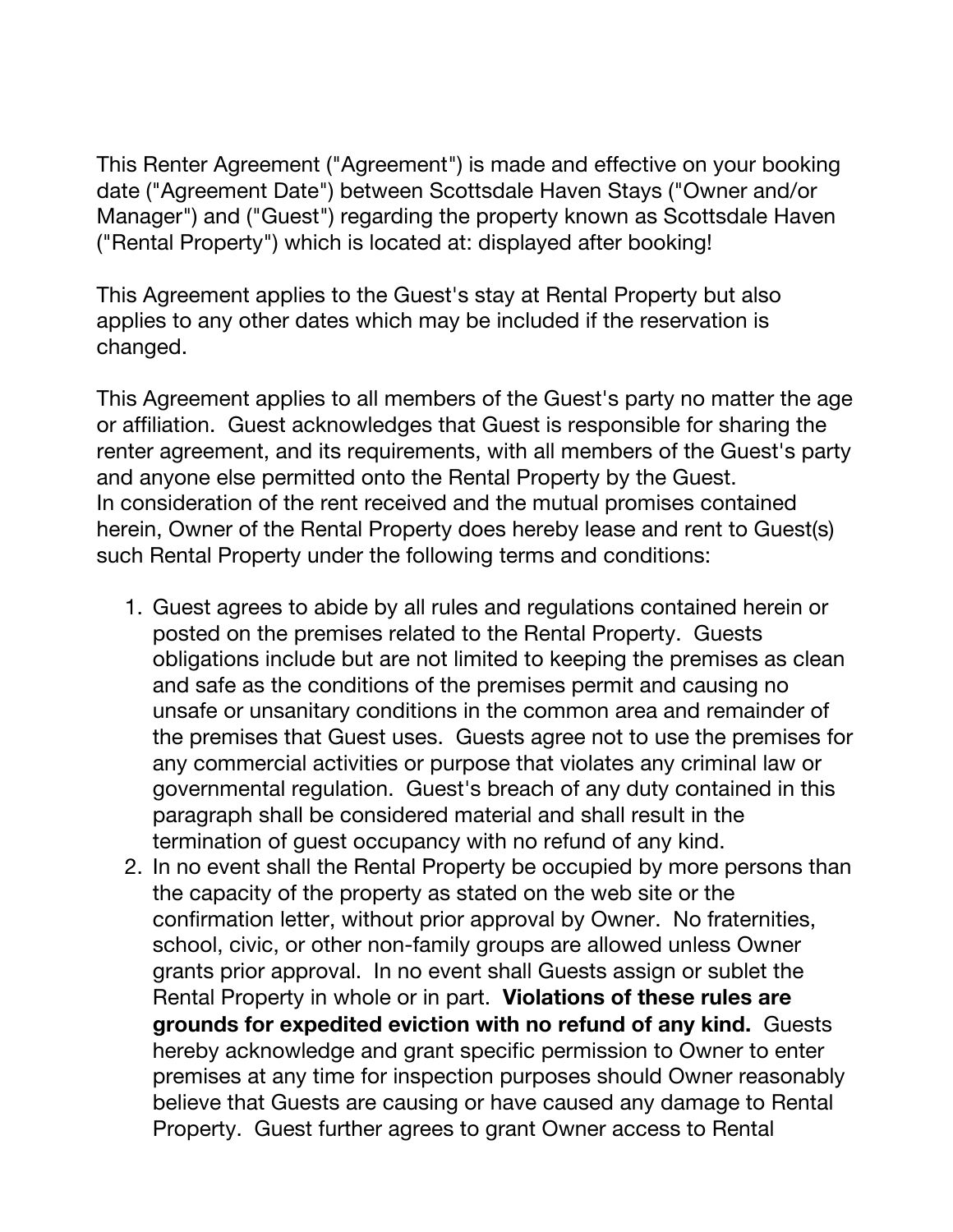Property for purposes of maintenance and repair. If listed "For Sale", Guests agree to grant access by scheduled appointment upon notification.

- 3. In the event Guest wishes to terminate this agreement, Travel Insurance, Damage Protection and any processing or administrative fees are nonrefundable. The refund policy is as follows: One hundred percent (100%) of the total booking charges will be refunded if the cancellation is made more than 30 days prior to the arrival date of the reservation. Fifty percent (50%) of the total booking charges will be refunded if the cancellation is made more than 14 days prior to the arrival date of the reservation. For cancellations made within 14 days prior to the arrival date, no refund will be issued.
- 4. A payment of 100% is taken by Owner at the time of the booking. Any remaining balance must be paid days prior to the arrival date, or this Agreement may be cancelled by the sole option of the Owner. An automatic credit card payment for the remaining balance will be scheduled by the Owner to be made days prior to the arrival date. The credit card of the first payment is used if a credit card was provided. If the automatic payment fails for any reason, it is the responsibility of the Guest to make sure that the remaining balance is promptly paid in full, or the reservation will be canceled with no refund of payments made. All policies contained in this Agreement shall apply equally to payments made by credit card, check or cash and whether made via website, by phone or in person. Any refunds due to Guests from a credit card payment will be refunded by credit card transaction; all other refunds will be made within 30 days by check.
- 5. A security deposit is required ("Security Deposit") and will be automatically reserved for the booking. The automatic reserve is conducted by putting a hold on the Guest's credit card for the amount of \$500.00 exactly 2 day(s) prior to the arrival date. The credit card of the last successful payment will be used. If there are no successful credit card payments, it is the responsibility of the Guest to send \$500.00 by check to the Owner to satisfy the Security Deposit requirement. If, at the end of the rental period, the rental property is returned undamaged beyond normal wear and tear, the Security Deposit will be released in full within five (5) business days. In the event of any damages, Owner will provide Guest with a full accounting of expenses incurred and deductions made from the Security Deposit. Should the damages exceed the amount of the Security Deposit, Guest agrees to pay the balance within five (5) business days after receiving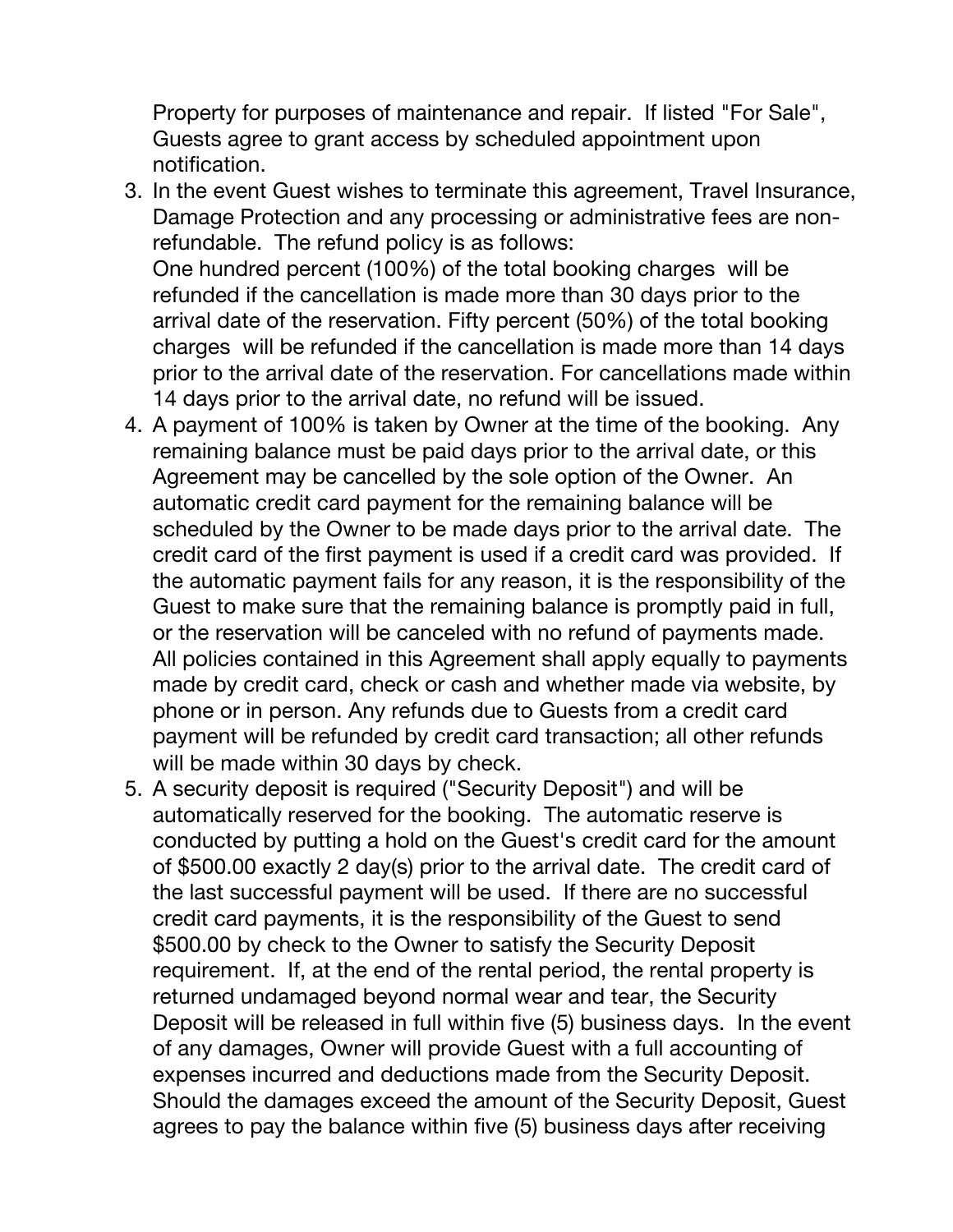notification. Deductions from Security Deposit may include, but are not limited to: excess cleaning fee, hot tub draining and refilling fee, trash removal fee, missing item replacement costs, damaged item replacement or repair costs, repair costs of buildings or grounds, or other service call fees. Owner is under no obligation to use the least expensive means of restoration.

- 6. Regular payments and security deposits for the booking will be displayed as **SCOTTSDALE HAVEN** on the Guest's credit card statement.
- 7. Guests must obtain permission from the Owner to have pets on the Rental Property. If permission is not given by the Owner, any pet(s) found in or about the Rental Property will be grounds for expedited eviction and forfeiture of all monies paid.
- 8. Guests must inform the Owner of their intention to bring children and the specific number. A child is defined as any person under the age of 18.
- 9. No refunds will be provided due to inoperable appliances, pools, hot tubs, elevators, etc. The Owner will make every reasonable effort to assure that such appliances will be and remain in good working order. No refunds will be given due to power blackouts, water shortage, flooding, snow, construction at adjacent properties, or mandatory evacuations of the area by county officials due to hurricanes or other potentially dangerous situations arising from acts of god or nature.
- 10. Telephones in the Rental Property may be blocked to allow local calls only. Guest may need a calling card in order to make long distance calls from the Rental Property. The Owner may choose at the Owner's sole discretion to allow long distance telephone calls to be made for free. If the Owner has not clearly listed that as a feature of the Rental Property on the website, confirmation letter or marketing material, Guest must assume that long distance telephone calls are not allowed.
- 11. Guest is responsible for all shipping costs for any Lost and Found items that Owner is requested to return to Guest. Items found and not claimed within 30 days will be disposed of at the discretion of Owner.
- 12. If a hot tub or pool is provided at the Rental Property, it will be prepared and tested for proper and safe chemicals prior to or on the day of occupancy. Misuse of a hot tub or pool by the spilling of foreign substances into the pool, i.e. soap, shampoo, oils, glass or metal will result in a Service Call Charge at the sole discretion of Owner. Under no circumstances are pets allowed in pools or hot tubs. Violation of this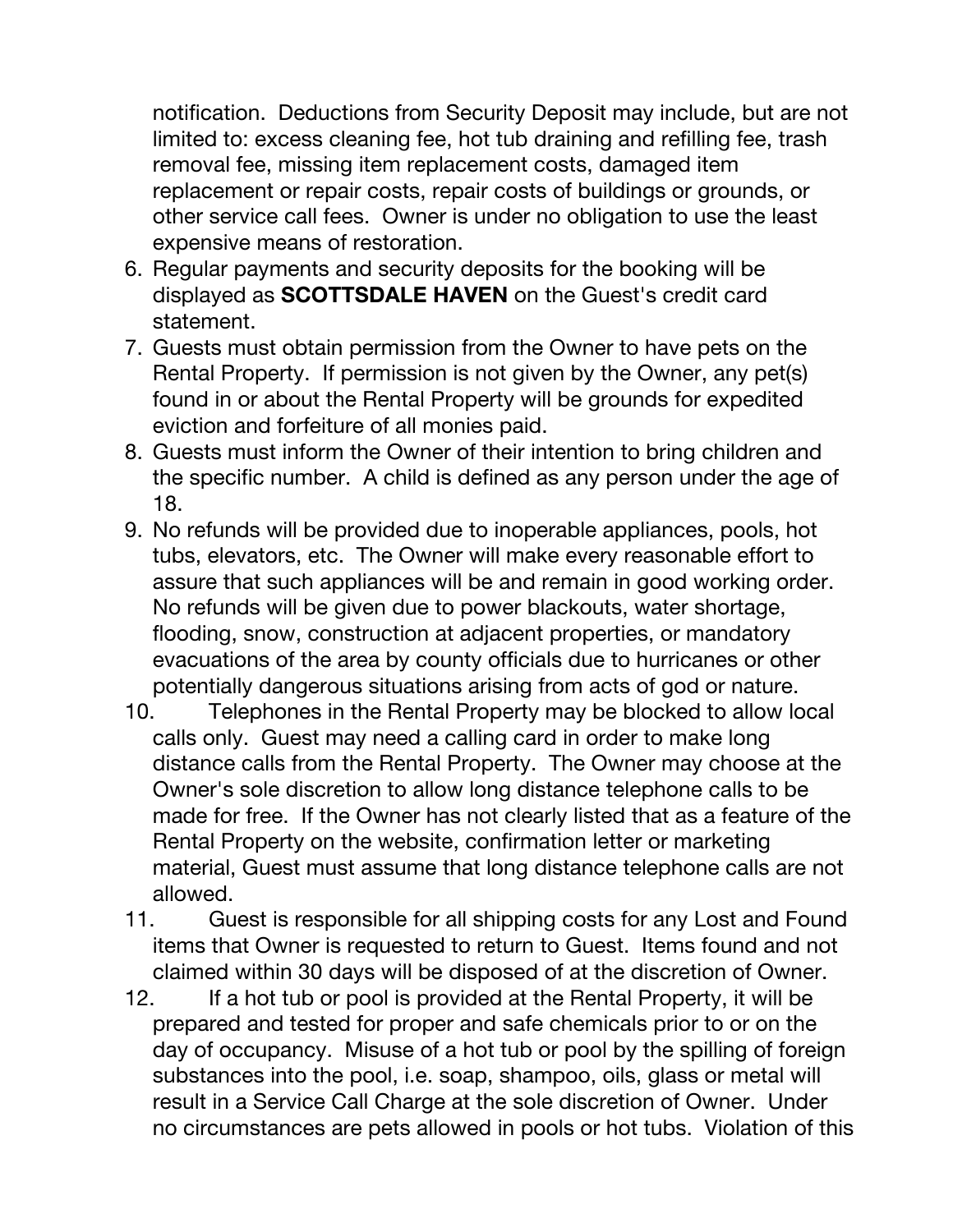provision shall be grounds for expedited eviction and forfeiture of all monies paid.

- 13. If linens or towels are rented from Owner or supplied with Rental Property, Guest is responsible for lost or damaged items at the cost of two (2) times the published standard rental price for such damaged or lost linens or towels.
- 14. In the event Owner is unable to make Rental Property available for any reason other than described above or a reasonable substitute as determined by Owner, Guest agrees that Owner's sole liability as a result of this unavailability is to provide a full refund of all monies paid under this Agreement and Guest expressly acknowledges that in no event shall Owner be held liable for any special or consequential damages which result from this unavailability. Guest also agrees to indemnify Owner from and against liability for injury to Guest or any other person occupying Rental Property resulting from any cause whatsoever including, but not limited to, injury sustained as a result of use of the phone, spa, hot tub, sauna, whirlpool tub, pool, exercise equipment, elevator, etc. except only such a personal injury caused by the gross negligence or intentional acts of the Owner.
- 15. Owner may terminate this Agreement upon the **breach** of any of the terms hereof by Guest. Guest shall not be entitled to the return of any rental monies paid under the terms of this Agreement and shall vacate the Property immediately.
- 16. Agreement shall be enforced under the laws of the state within which the Rental Property is located, including any applicable rental acts of that state, and represents the entire Agreement. Any amendments must be in writing and signed by both parties. In the event of a dispute, legal action may only be instituted in the county within which the Rental Property is located. If any part of this Agreement shall be deemed unenforceable by law, that part shall be omitted from this Agreement without affecting the remaining Agreement.
- 17. The Rental Property may offer access to recreational and water activities, including but not limited to canoes, bicycles, and swimming. Guest fully understands and acknowledges that outdoor recreational and water activities have inherent risks, dangers and hazards. Participation in such activities and/or use of equipment may result in injury or illness including, but not limited to bodily injury, disease, strains, fractures, partial and/or total paralysis, death or other ailments that could cause serious disability. Guest agrees to fully indemnify and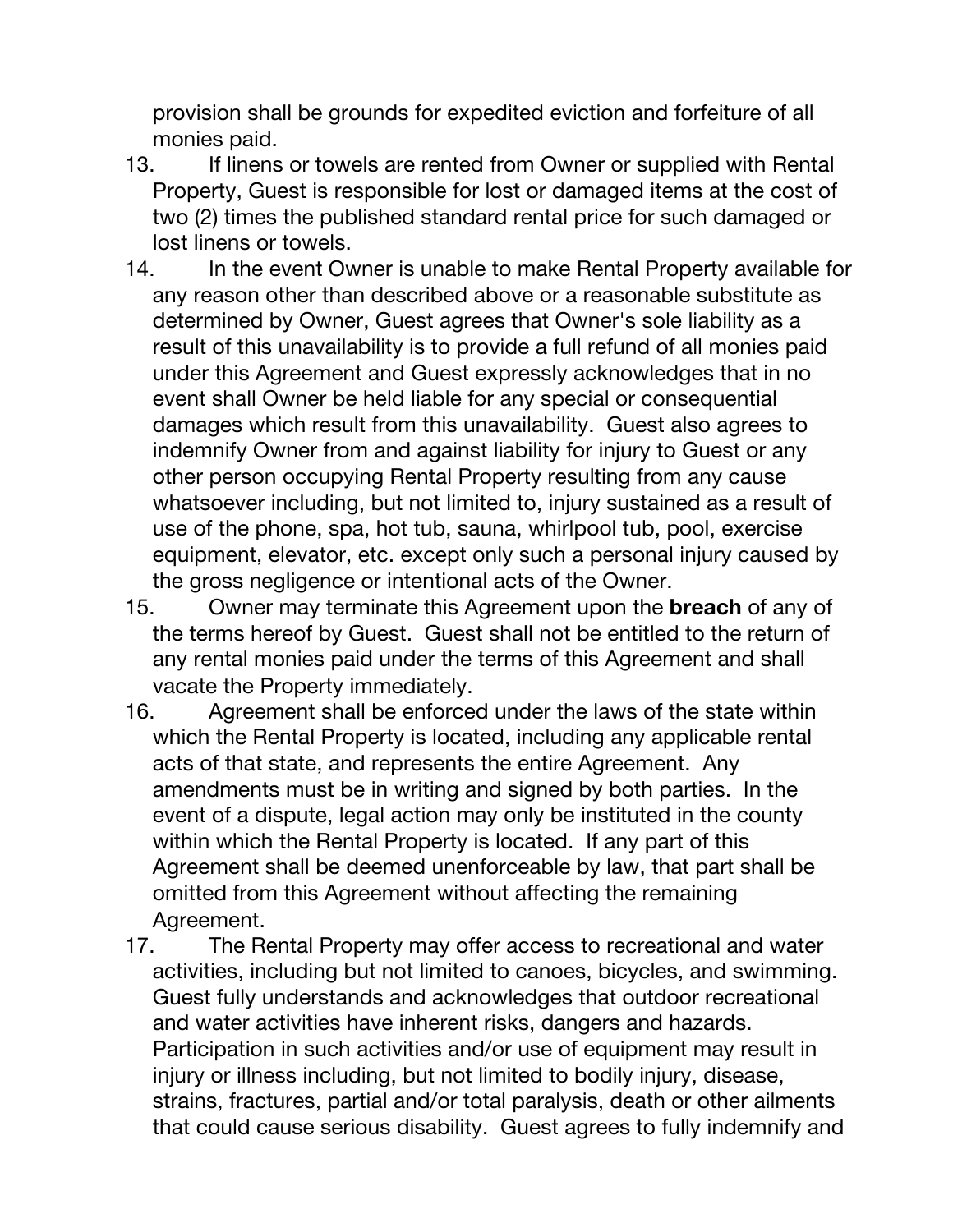hold harmless the Owner and any and all agents, employees, or contractors for any injury or damage caused by these activities, whether caused by the negligence of the Owners, the negligence of the participants, the negligence of others, accidents, breaches of contract, the forces of nature or other causes foreseeable or unforeseeable. Guest hereby assume all risks and dangers and all responsibility for any losses and/or damages, whether caused in whole or in part by the negligence or other conduct of the Owners or by any other person. Guest hereby voluntarily agree to release, waive, discharge, hold harmless, defend and indemnify Owner and any and all agents, employees, or contractors from any and all claims, actions or losses for bodily injury, property damage, wrongful death, loss of services or otherwise which may arise out of my use of Rental Property facilities, equipment, or activities. Guest further assumes full responsibility for the actions of any and all persons whom he may allow to enter the property during the rental period and indemnifies Owner from any and all claims arising from such other persons.

## **NOW, THEREFORE, in consideration of the mutual agreements and covenants herein contained, Guest has read and agreed to the following:**

I understand the rules and rental conditions upon which I am agreeing to rent accommodations, equipment, and use of the property. I acknowledge and accept that the sole responsibility for safety lies with the participant. In agreeing to this, I acknowledge that outdoor activities and exposure to the natural elements and animals can be dangerous and sometimes result in injury and even death. Steps and decks can be slippery, animals and insects can threaten and infect or injure, exposure to the elements can cause hypothermia, sunburn, among other risks inherent in participating in camping, outdoor and water activities. I know that alcohol and/or drugs do not mix safely with any outdoor activity.

I am over the age of 18 and assume responsibility for those in my charge under the age of 18. I hereby assume all legal responsibility for bodily injury to me or to any person on the property as a result of my visit and use, operation or possession of equipment hired or loaned to me. Acknowledging this, I accept complete responsibility for the minor children and myself in my charge and visit the property and equipment and engage in activities or events at my own risk.